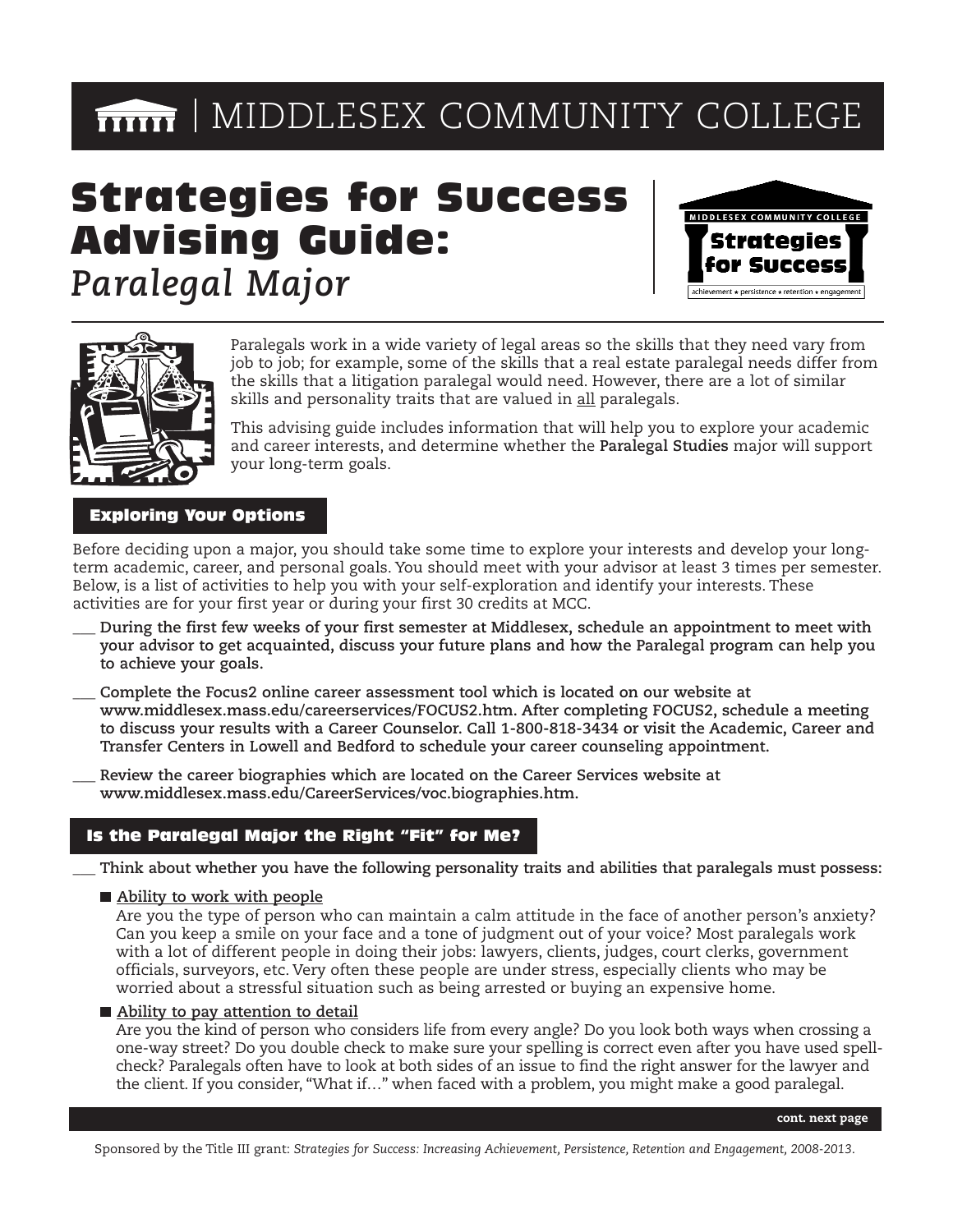

### **Ability to work under pressure and meet deadlines**

Do you miss deadlines when you are doing your school work? Do you always have an excuse when you are late to work? Paralegals have to deal with lots of deadlines. And missing a deadline could result in a malpractice lawsuit for a lawyer. If you have a laid-back attitude and assume your work "will get done when I get around to it" being a paralegal is probably not a good fit for you. Paralegals need to meet deadlines and need to stay calm while they do so.

#### **Ability to keep client information confidential**

Are you the one that everyone comes to when they want to hear the latest gossip? Do you like to be the one who knows everything about everyone and share that information with whoever will listen? If you are, you need to think about becoming a gossip columnist on an entertainment channel, not a paralegal. Paralegals need to be able to keep other people's secrets. Confidentiality is critical.

#### ■ Ability to act honestly

Are you able to put other people's interests ahead of your own? Can you be selfless instead of selfish? If you can, then you might make a good paralegal. Paralegals must act with integrity and honesty. Clients have to be able to trust you with their deepest secrets and know that you will not use their information for your own advantage. Paralegals cannot profit by acting in conflict to their clients' interests.

#### **Ability to stay organized**

Does your bedroom have clothes all over the floor? Are you constantly searching through your book bag to find your homework assignment? If this sounds like you, you may have to work on developing your organizational skills before you can work as a paralegal. The ability to organize is a skill that you can practice and improve. But if you don't want to learn that skill, you will not make a good paralegal.

#### **Ability to multi-task**

Can you talk on the phone and exercise on a treadmill at the same time? Do you like to knit while you watch television? If you can multi-task, you will make a good paralegal. Paralegals need the ability to handle many different tasks during the day; they may get interrupted by the phone ringing; they need to be able to set their own priorities. But please, even though you can multi-task….don't text and drive at the same time!

#### **Ability to work as part of a team**

Have you ever been part of a sports team? Or walked as part of a team to raise money for charity? Can you work on group projects in school, even if you don't necessarily like all the people you are working with? Paralegals never really work alone. They work as part of a legal team led by a lawyer. You may not ever be "BFFs" with everyone on your team, but a good paralegal will be able to develop good teamwork strategies to get results.

#### **Ability to take on responsibility**

Are you the one people turn to when they want someone to lead a group? Do you sometimes do more on a community project just because it interests you? If your professor needs someone in class to take on a special job, do you volunteer to help? Paralegals need to be able to assume responsibility for their own work. Paralegals should ask for help when they need it, but they are able to work independently most of the time. If you are willing to "go the extra distance" and "give 110%" being a paralegal may be a good fit for you.

#### ■ Ability to persevere when you run into road blocks

Do you stick with a problem until it is solved, even when it takes longer than expected? Do you like to solve puzzles and figure things out? If you have the ability to see a problem through, then you would probably make a good paralegal. Paralegals don't leave projects lying unfinished on their desks; they stick with it until the problem is solved even if that means working longer hours than usual.

#### **Ability to speak and write clearly**

If you is, like, somebody who, like, nevuh no-way nuh-uh likes to talk to peepul, and who, like, always sorta kinda forgets to write down phone messages for the Fam….then don't become a paralegal. Paralegals need to care about good grammar, good spelling, and good English language skills. You can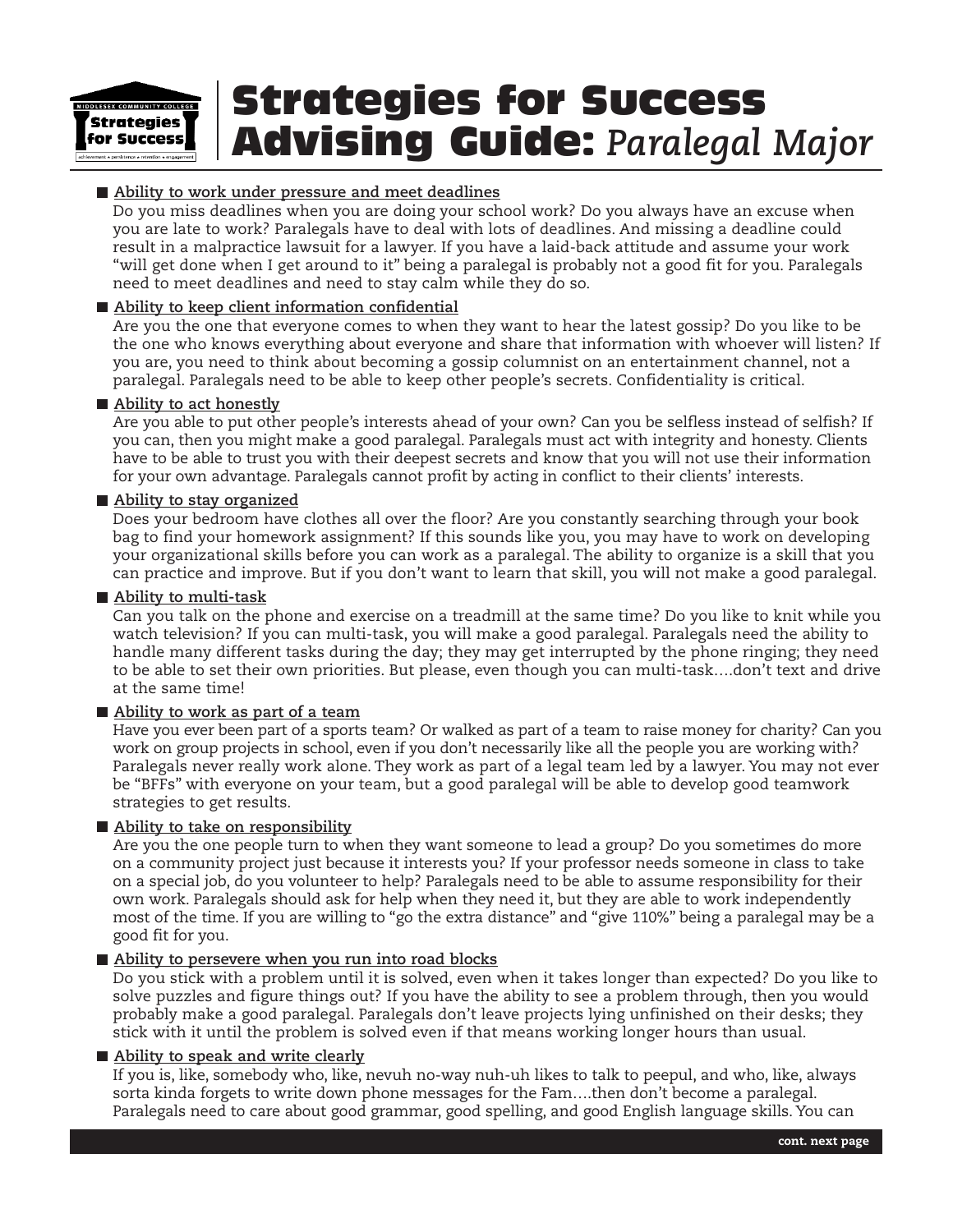

learn these skills if you don't have them. But you won't make a good paralegal without them.

#### ■ Ability to keep learning

Do you like to learn new things? Do you like to read? Do you like to think about how things can be done better? If you do, then being a paralegal may be the right choice for you. The law is always changing and a good paralegal knows that learning is a life-long pursuit. If you are willing to continue learning for the rest of your life, you will make a good paralegal. And your job will never become boring!

If you are still unsure whether the paralegal program is the right major for you, take the *"Would I Make a good Paralegal?*" quiz.

## Paralegal Studies Self Exploration Activity *Would I Make a Good Paralegal?*

*For every statement below that you consider to be true, give yourself 1 point. Then consult the scale at the end.* 

|                | NO. PERSONALITY QUESTION                                                                                                                              | <b>TRUE</b> | <b>FALSE</b> |
|----------------|-------------------------------------------------------------------------------------------------------------------------------------------------------|-------------|--------------|
| $\mathbf{1}$   | I enjoy helping people.                                                                                                                               |             |              |
| $\overline{2}$ | When I am driving and someone cuts me off, I speed up so I can cut back in front of<br>them and make an obscene gesture.                              |             |              |
| 3              | I pay attention to details and try to follow instructions.                                                                                            |             |              |
| 4              | When someone gives me driving directions, I listen for a few seconds and then drift off.<br>I can always ask someone else later.                      |             |              |
| 5              | I usually get my school work done on time.                                                                                                            |             |              |
| 6              | I am always late whenever I go anywhere.                                                                                                              |             |              |
| 7              | If you tell me a secret you can be sure I won't tell anyone.                                                                                          |             |              |
| 8              | I am always the person people seek out when they want to hear the latest gossip.                                                                      |             |              |
| 9              | I think of myself as an honest person.                                                                                                                |             |              |
| 10             | If there is a long line at the checkout counter, I don't think there is anything wrong with<br>taking a candy bar from a store and not paying for it. |             |              |
| 11             | If you looked at my handouts from class, you would see that I keep them very well<br>organized in a binder.                                           |             |              |
| 12             | I often forget to bring a pen to class.                                                                                                               |             |              |
| 13             | I can handle taking two tests in different subjects on the same day at school.                                                                        |             |              |
| 14             | Having two homework assignments due on the same day stresses me out.                                                                                  |             |              |
| 15             | I enjoy playing team sports.                                                                                                                          |             |              |
| 16             | I never like working on group projects even if everyone is doing their share of the work.                                                             |             |              |
| 17             | If a school project interests me, I might spend some extra time on it just for fun.                                                                   |             |              |
| 18             | I would never volunteer to be a group leader.                                                                                                         |             |              |
| 19             | I enjoy word puzzles or "What is the difference between these two pictures?" puzzles.                                                                 |             |              |
| 20             | I get frustrated and give up if I can't figure things out after a few minutes.                                                                        |             |              |
| 21             | I enjoy knowing the answer to a question in class and raising my hand to give the answer.                                                             |             |              |
| 22             | I know I don't write papers well, but I still get good grades in school because I am good<br>at guessing the answers to true/false questions.         |             |              |
| 23             | I like reading and learning about new things.                                                                                                         |             |              |
| 24             | I want to finish school, get a good job, and never have to learn anything new again.                                                                  |             |              |

#### **GRADING THE QUIZ:**

■ Questions 1,3,5,7,9,11,13,15,17,19,21,23:

Give yourself 1 point for every question that you answered TRUE; 0 points for every question that you answered FALSE.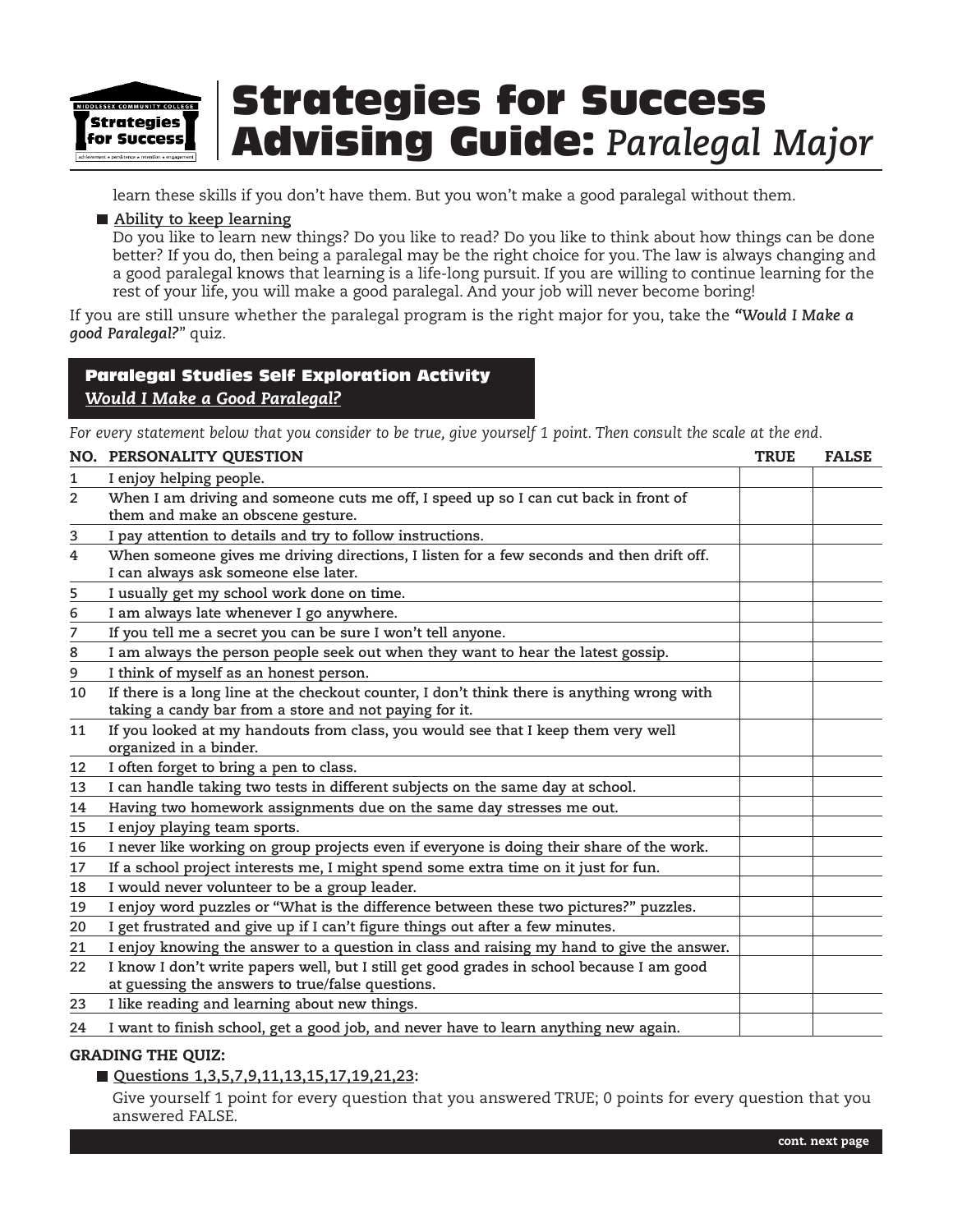

### ■ Questions 2,4,6,8,10,12,14,16,18,20,22,24:

Give yourself 1 point for every question that you answered FALSE; 0 points for every question that you answered TRUE.

**If you scored between:** 

\_\_\_**0 – 11**: Read the article called "Would I Make a Good Paralegal?" You should think seriously about whether or not this is the right job for you. Talk to some paralegals or lawyers to see what they like about their jobs and what they dislike about their jobs. There are many different job opportunities for paralegals, but you will need to find the right one to make yourself happy.

\_\_\_**12-24**: You are an excellent candidate to become a paralegal. Take an Introduction to Law class or an American Government class to determine if you enjoy learning about the law and the court system.

- \_\_\_**Mid-semester; schedule an appointment with your advisor to review your academic progress. Also, use this time to discuss your progress toward meeting your academic and career goals.**
- \_\_\_**Before the semester ends; schedule an appointment to meet with your advisor to discuss the classes you will take the following semester. (Early November to plan for spring classes, early April to plan fall and summer classes.)**

## The Career Path

The **Paralegal Studies Career Associate in Science, Liberal Studies degree program** prepares graduates for employment assisting lawyers in gathering and analyzing factual data, researching legal questions, and preparing legal documents. Careful planning with career counselor is essential.

- \_\_\_ **Work with your advisor to create a Career Plan. As a student who is on the Career Path, your focus should be on building your skill-set and marketing yourself for a job.**
- \_\_\_ **Work with a career counselor who can help you create a resume and cover letter. Consider looking for an internship to enhance your skills and establish some work experience. Call 1-800-818-3434 or visit the Academic, Career and Transfer Centers in Lowell and Bedford to schedule your career counseling appointment.**
- \_\_\_ **Review the career biographies which are located on the Career Services website at <www.middlesex.mass.edu/CareerServices/voc.biographies.htm>**
- \_\_\_ **Continue to work with a career counselor who can help you with interview skills and job search techniques. Schedule an appointment with your advisor to follow up on your career plan.**

#### **General Paralegal Work Tasks**:

Paralegals work under the direct supervision of lawyers. Paralegals are not allowed to practice law or give legal advice. Most paralegals work for private law firms, public agencies, insurance companies and other large corporations, government offices, court systems, banks and lending institutions, hospitals, and anywhere else that there are lawyers who need assistance. Below, are some general tasks that all paralegals do on a day-to-day basis.

- Conduct interviews w/clients to gather background information
- Correspond w/clients, counsel, and others on factual matters
- $\blacksquare$  Inform client periodically of case/matter status
- Draft pleadings and documents
- Organize and maintain forms and client files
- Index or summarize documents or transcripts
- Assemble and analyze records from courts or agencies relevant to a case or client
- Prepare clients for court hearings
- Assist in administering law library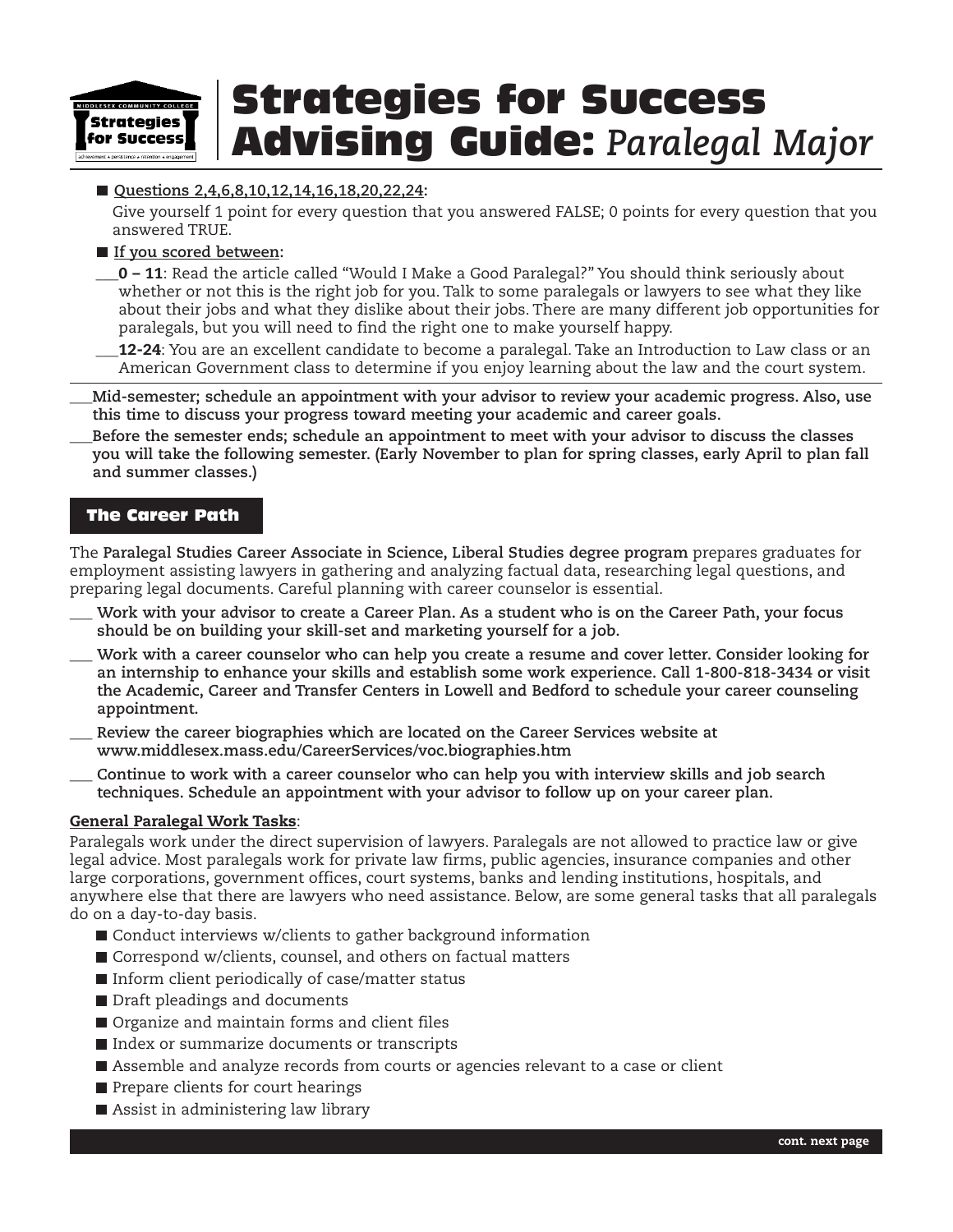

- Review legal periodicals and material relevant to a specialty area of laws
- Maintain current binders of court rules
- Maintain calendar or tickler system
- Administer paralegal program
- Research law, including procedural, administrative, or case law
- Keep track of and report any pending legislation that may affect clients

*To learn more about the work responsibilities of paralegals, visit<www.lawcost.com/paras.htm>. To view a list of paralegal job search websites, visit <www.middlesex.mass.edu/Advising> and select Advising Resources.* 

## The Transfer Path

The **Paralegal Studies Transfer Associate in Science, Liberal Studies degree program** is designed to prepare graduates to transfer to bachelor degree programs on a full- or part-time basis. Graduates of the program may either continue their education or enter the work force directly as a paralegal. Paralegals (legal assistants) assist lawyers in gathering and analyzing factual data, researching legal questions, and preparing legal documents. This program qualifies for *MassTransfer*, which guarantees credit transfer to Massachusetts state colleges and the University of Massachusetts.

- \_\_\_ **Work with your advisor to create a Transfer Plan. Identifying and applying to a Bachelor's Degree program will be your focus. You'll need to research academic programs of interests, colleges that offer these programs and be aware of deadlines for admissions, financial aid, and housing deposits (if you are interested on living on campus). The transfer process can be complex. Your advisor and transfer counselor can help you with this process.**
- \_\_\_ **Schedule an appointment to meet with a transfer counselor to learn about the transfer programs that are available to you as an MCC student, such as Mass Transfer, transfer/articulation agreements with other colleges, and other programs. Also, ask about the Common Application and the benefits of using this form. Call 1-800-818-3434 or visit the Academic, Career, and Transfer Centers in Lowell or Bedford to schedule your appointment.**
- \_\_\_ **Determine which colleges offer Legal Studies or Paralegal Studies as a major or minor. Consider the following institutions:** 
	- Anna Maria College, Paxton, MA Elms College, Chicopee, MA
	- Bay Path College, Longmeadow, MA Newbury College, Brookline, MA
- -
	- **Boston University, Boston, MA Buffolk University, Boston, MA**
	- University of Hartford, Hartford, CT
- 
- \_\_\_ **If a college does not offer a legal studies major, consider what program your courses would fit into best. Try looking at their requirements for Political Science, Liberal Arts, Government, etc.**

**Consider: Bentley University, Waltham, MA, University of Massachusetts Lowell or Amherst, MA and other state schools. Remember if you took the Transfer track for paralegals, you will fit into one of their programs and enter as a junior.** 

- \_\_\_ **Determine whether there are any special programs for students like you. Consider the non-traditional student programs at Mount Holyoke College's** *Frances Perkins Program***; Simmons College's** *Dorothea Lynde Dix Program***; Smith College's** *Ada Comstock Program***; Bryn Mawr College's** *Katherine McBride Program***; and Wellesley College's** *Davis Degree Program***. Similarly, Tufts University's** *REAL program (Resumed Education for Adult Learners)* **may be right for you.**
- \_\_\_ **If the transfer institution that you are applying to requires that you write a college essay, make an appointment with a tutor in the writing center to help you edit and review your essay. Remember the essay reflects who you are as a student and is also a sample of your writing ability.**

\_\_\_ **Determine whether you would be eligible for any scholarships or government loans. Public institutions**